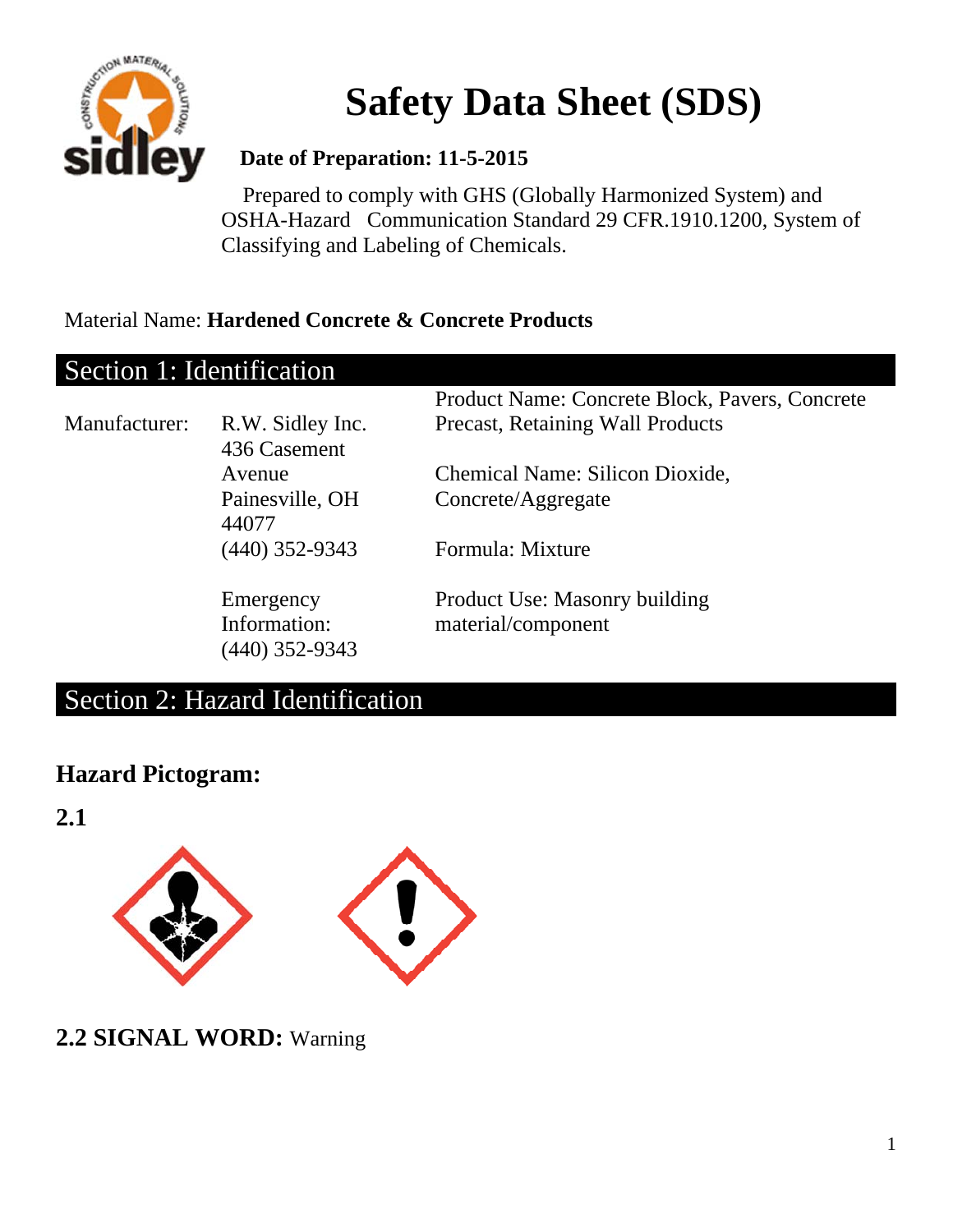### **2.3 Hazard Statements**

- H317 May cause an allergic skin reaction
- H335 May cause respiratory irritation
- H351 Suspected of causing cancer
- H372 Causes damage to the organs (respiratory system) through prolonged or repeated exposure.

### **2.4 Precautionary Statements**

- P102 Keep out of the reach of children.
- P201 Obtain special instructions before use.
- P202 Do not handle until all safety precautions have been read and understood.
- P260 Do not breathe dusts.
- P264 Wash exposed areas of face and body with water thoroughly after handling.
- P270 Do not eat, drink, or smoke when using this product.
- P272 Contaminated work clothing should not be allowed out of the workplace.
- P280 Wear protective gloves/protective clothing/eye protection/face protection.

# **2.5 Product Hazards:**

Hardened concrete and related hardened concrete produts are not hazardous in the delivered state. The following potential hazards may result upon crushing, grinding, cutting or drilling the hardened concrete.

# **2.6 Potential Health Effects:**

#### **Acute Eye:**

Contact with concrete dust may cause irritation.

#### **Acute Skin:**

Skin contact with concrete dust may cause irritation.

#### **Acute Inhalation:**

Cutting, grinding, crushing, or drilling hardened concrete or concrete products may generate dust containing crystalline silica. Repeated exposures to very high levels of respirable crystalline silica (quartz, cristobalite, tridymite) for periods as short as six months have caused acute silicosis. Acute silicosis is a rapidly progressive, incurable lung disease that is typically fatal. Dusts may irritate the nose, throat, and respiratory tract by mechanical abrasion. Coughing, sneezing, and shortness of breath may occur.

#### **Chronic effects:**

Chronic bronchitis may result from chronic exposure to dust generated from cutting, grinding, crushing, or drilling hardened concrete. Chronic exposure to respirable limestone dust in excess of the ACGIH TLV has caused pneumoconiosis (Dusty Lung). Concrete dust may contain more than 0.1% crystalline silica, which is a cancer hazard if inhaled. Cancer risk depends on duration and level of exposure. Prolonged exposure to crystalline silica can cause silicosis, a progressive pneumoconisis (lung disease).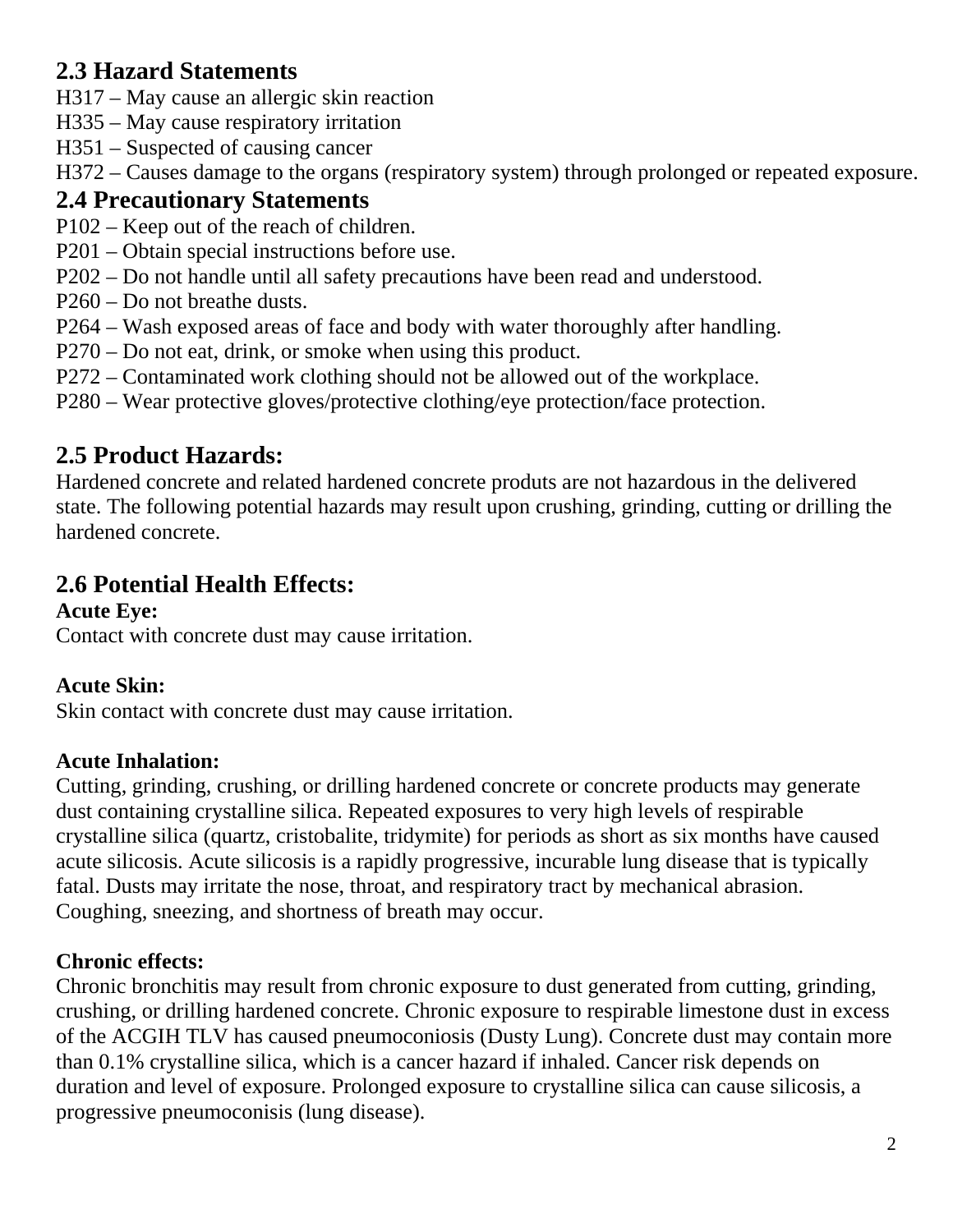| Section 3: Composition/Ingredients: |            |              |  |  |  |  |
|-------------------------------------|------------|--------------|--|--|--|--|
| Component                           | CAS#       | %Composition |  |  |  |  |
| Particulates not otherwise          |            | $>35\%$      |  |  |  |  |
| classified                          | N/A        |              |  |  |  |  |
| <b>Portland Cement</b>              | 65997-15-1 | $5 - 10%$    |  |  |  |  |
| Crystalline Silica (Quartz)         | 14808-60-7 | $>0.1\%$     |  |  |  |  |
| (Concrete contains aggregate)       |            |              |  |  |  |  |
| materials which may contain         |            |              |  |  |  |  |
| crystalline silica)                 |            |              |  |  |  |  |

### Section 4: First Aid Measures

### **4.1 Description of first aid measures:**

Inhalation: Dust from cutting, grinding, sawing, or drilling product may be inhaled. If inhaled remove person immediately to fresh air. If person is unconscious or unable to breathe SEEK MEDICAL ATTENTION IMMEDIATELY.

Skin Contact: Treat symptomatically. Cuts and abrasions should be cleaned and bandaged. Dust on skin should be rinsed with clean potable water. If irritation persists or develops later seek medical attention.

Eye Contact: Rinse eyes thoroughly with potable water for at least 15 minutes and remove contact lenses if easy to do. Rinse under eyelids to remove any particles. Seek medical attention for abrasions, and irritation.

Ingestion: Highly improbable. If the person is conscious and aware, give large amounts of water. Never attempt to make an unconscious person drink or vomit. If the person is choking due to blocked airway it may be necessary to perform the Heimlich maneuver. If the person is unconscious it may be necessary to sweep the blockage out of the mouth using a finger. CPR chest compressions may also dislodge any blockage. Seek emergency medical attention from a physician immediately.

#### **4.2 Most important symptoms and effects:**

Inhalation: Inhalation of dust may cause irritation of the respiratory tract. May cause allergic or asthma- like respiratory reactions.

Skin Contact: Projectile fragments may cause cuts or abrasions when in contact with skin. Dusts may irritate the skin.

Eye Contact: Projectile fragments may cause cuts or abrasions. Dusts may cause severe irritation, abrasions, redness, tissue destruction and permanent eye damage including blindness.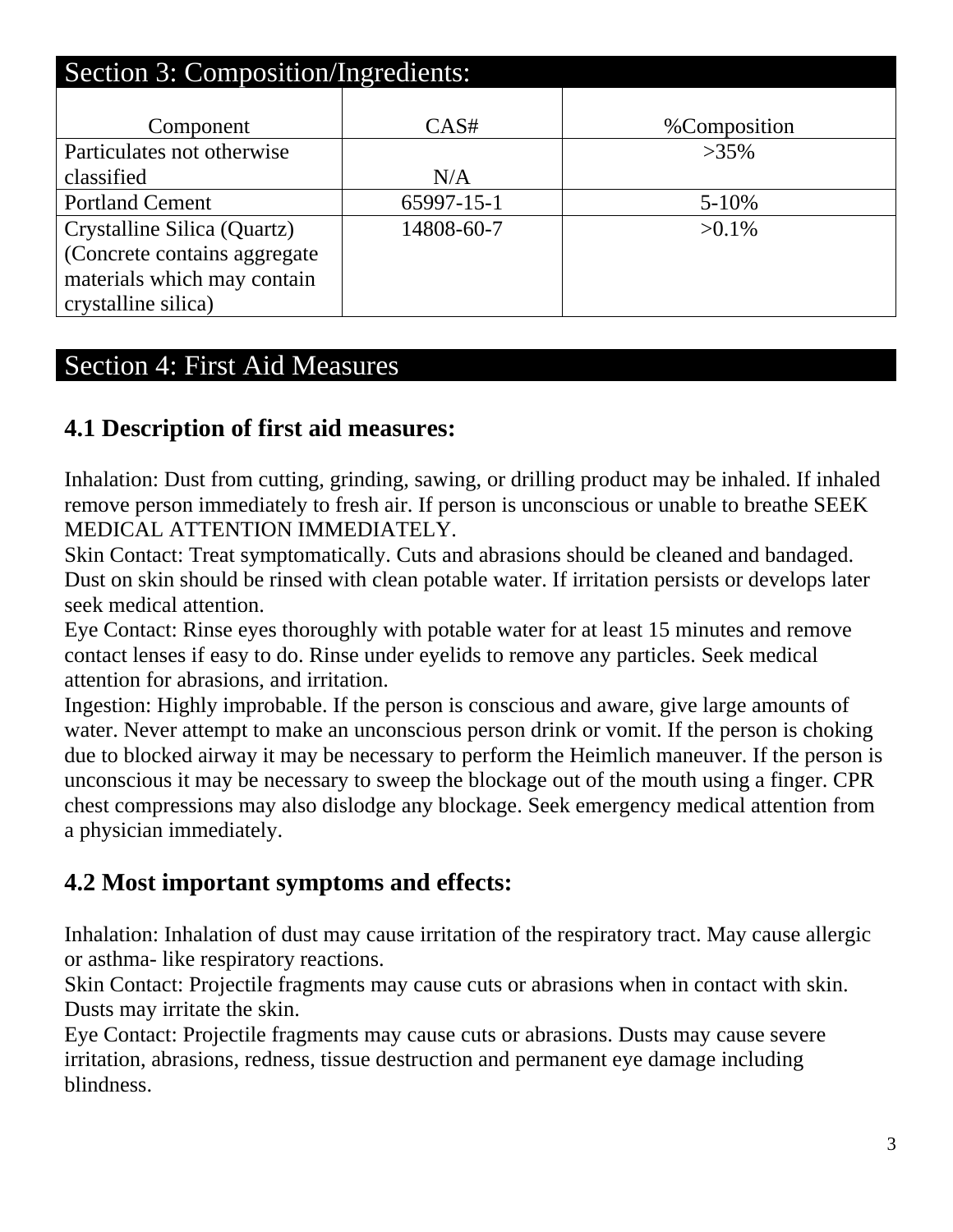Ingestion: Virtually nontoxic. Ingestion of large amounts of dust may cause gastrointestinal irritation and choking/blockage.

**4.3 Indication of any immediate medical attention and special treatment needed:** See Section 4.1.

# Section 5: Fire Fighting Measures

**5.1 Extinguishing media:** Product is not flammable. Use appropriate media for fire adjacent to product.

**5.2 Special hazards arising from the substance or mixture:** None.

**5.3 Advice to firefighters:** None.

# Section 6: Accidental Release

**6.1 Personal precautions:** Highly improbable. Wear appropriate protective equipment and clothin during clean-up as recommended in Section 8. Use caution and avoid breathing dust. Wear dust-mask of respirator if required. Respirable crystalline silica dust particles may be generated by clean-up of crush product, or with cutting, grinding, and drilling activities.

**6.2 Environmental precautions:** Product, when intact, is not an environmental hazard.

**6.3 Methods and materials for containment and cleaning up:** Use mechanical aids to lift during manual handling as to reduce chance of injury. Avoid cutting, sawing, drilling or grinding to decrease generation of dusts.

**6.4 Reference to other sections:** Use information obtained throughout this SDS to be fully prepar in case of accidental release.

# Section 7: Handling and Storage

**7.1 Precautions for safe handling:** Avoid contact with skin, eyes, and clothing. Persons handling the product should wear recommended personal protective equipment (PPE) as noted in Section 8. Wash thoroughly with potable water and mild soap after handling. Avoid breathing dusts. Ensure adequate ventilation (or a respirator should be worn if PELs are exceeded) during drilling, cutting, crushing, and grinding. Use local exhaust or perform activities in well-ventilated areas. Water suppression may be used to limit airborne dusts. Most hazards are related to physical properties (including size and weight). Use mechanical devices to lift or move.

**7.2 Conditions for safe storage, including any incompatibilities:** Store on flat level ground. Avoid incompatible materials that may break down product such as strong oxidizers or acids.

**7.3 Specific end uses:** *See Section 1 for intended uses.*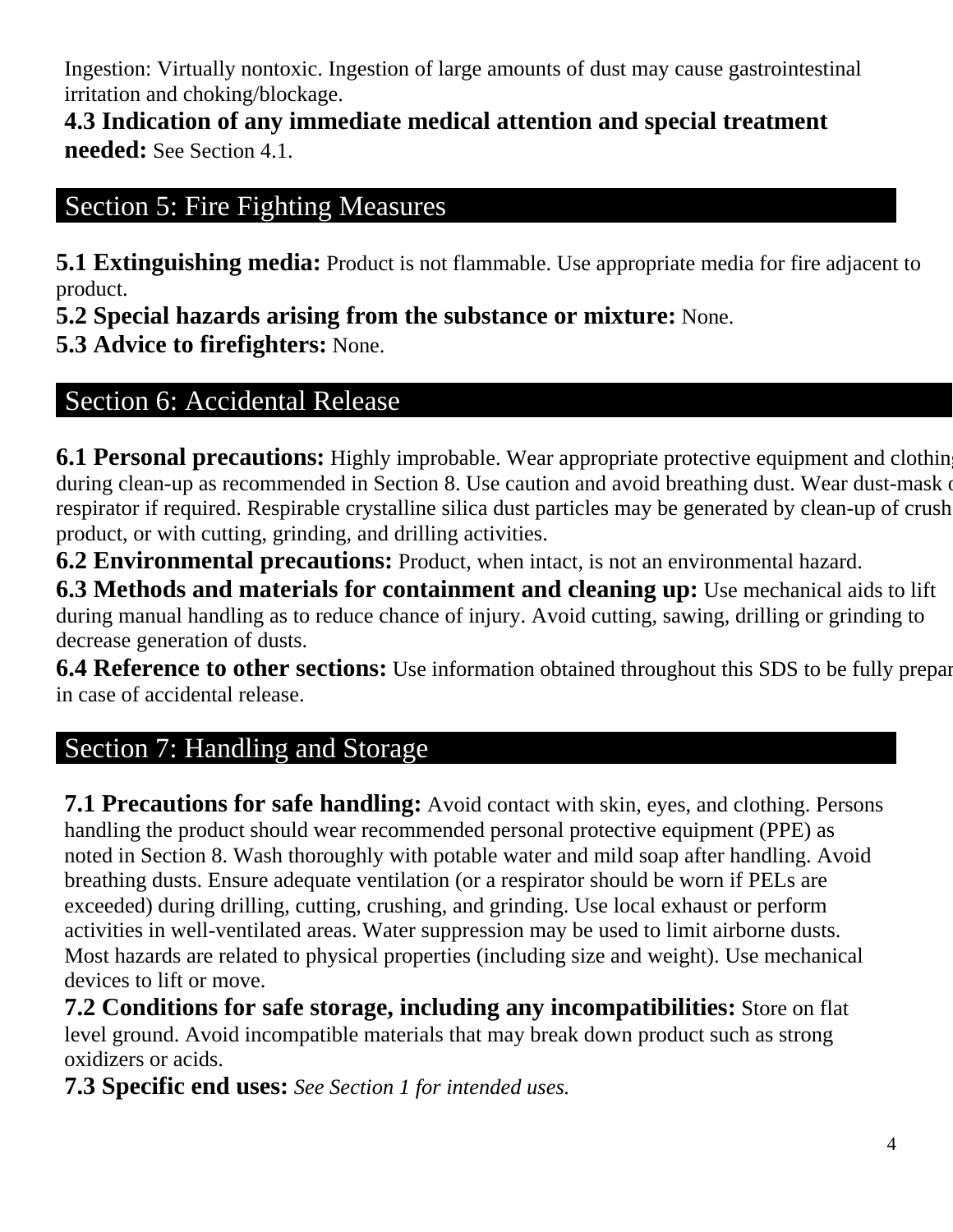| Section 8: Exposure Controls/Personal Protection |                     |                       |                |  |  |  |  |
|--------------------------------------------------|---------------------|-----------------------|----------------|--|--|--|--|
|                                                  |                     |                       |                |  |  |  |  |
| Component                                        | <b>OSHA-PELs</b>    | <b>ACGIH</b>          | <b>NIOSH</b>   |  |  |  |  |
| Crystalline Silica                               | $30/(%Si02+2)mg/m3$ | $0.05 \text{ mg/m}$ 3 | $30/(%SiO2+3)$ |  |  |  |  |
| (Quartz) (Concrete)                              | (Respirable)        | (Respirable Quartz)   | mg/m3          |  |  |  |  |
| contains aggregate                               |                     |                       | (Total)        |  |  |  |  |
| materials which may                              | $10/(Si02+2)$ mg/m3 |                       |                |  |  |  |  |
| contain crystalline                              | (Respirable)        |                       | $0.05$ ms/m3   |  |  |  |  |
| silica)                                          |                     |                       | Mg/m3          |  |  |  |  |
|                                                  |                     |                       | (Respirable)   |  |  |  |  |
| Particulates not                                 | 15mg/m3             | 10mg/m3               | 3mg/m3         |  |  |  |  |
| otherwise classified                             | (Total)             | (Inhalable)           | (Respirable)   |  |  |  |  |
|                                                  |                     |                       |                |  |  |  |  |
|                                                  | 5mg/m3              |                       | 10mg/m3        |  |  |  |  |
|                                                  | (Respirable)        |                       | (Total)        |  |  |  |  |

**8.1 Engineering Controls:** When cutting, grinding, crushing, or drilling hardened concrete, provide general or local ventilation systems, as needed, to maintain airborne dust concentrations below the OSHA PELs, MSHA PELs, and ACGIH TLV. Local vacuum collection is preferred since it prevents release of contaminants into the work area by controlling it at the source. Other technologies that may aid in controlling airborne respirable dust include wet suppression, ventilation, process enclosure, and enclosed employee work stations. When exposed to dust above recommended limits, wear a suitable NIOSH-approved respirator with a protection factor appropriate for the level of exposure. Seek guidance from a qualified industrial hygienist or safety professional, prior to respirator selection and use.

**8.2 Eye/Face Protection:** When cutting, grinding, crushing, or drilling hardened concrete, wear safety glasses with side shields or dust goggles in dusty environments.

### Section 9: Physical and Chemical Properties

**9.1 Physical Appearance:** Solid gray

**9.2 Odor:** Odorless

**9.3 pH:**ND

**9.4 Specific Gravity:** 1.9-2.4

**9.5 Water Solubility:** Insoluble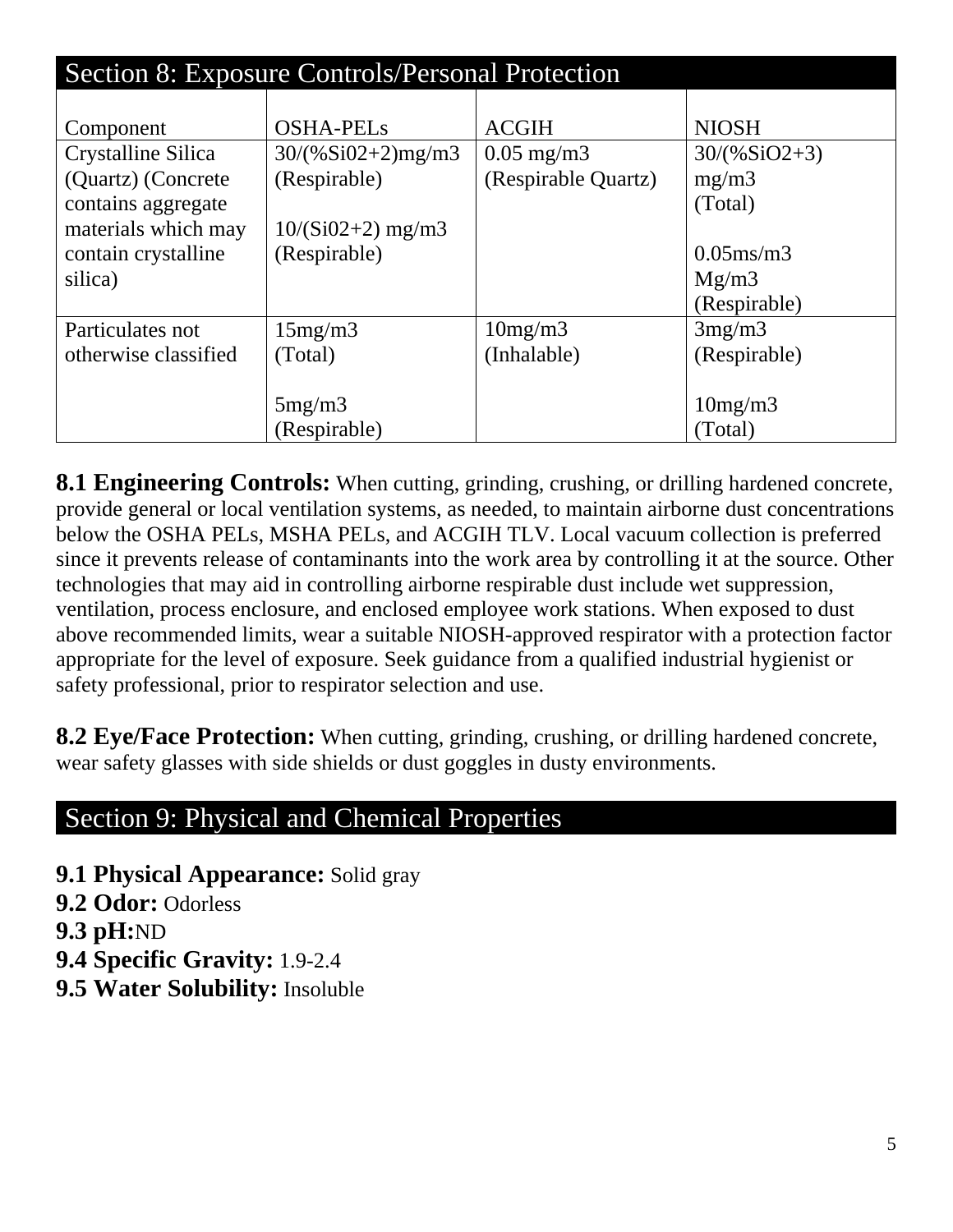### **10.1 Chemical Stability:** Stable

### Section 11: Toxicological Information

### **11.1 SILICOSIS**

The major concern is silicosis, caused by the inhalation and retention of respirable crystalline silica dust. Silicosis can exist in several forms: chronic (or ordinary), accelerated, or acute. Simple silicosis may be progressive and may develop into complicated silicosis or progressive massive fibrosis (PMF). Complicated silicosis or PMF is characterized by lung lesions (shown as radiographic opacities) greater than 1 centimeter in diameter. Advanced complicated silicosis or PMF may lead to death or heart disease secondary to the lung disease.

### **11.2 CANCER**

The International Agency for Research on Cancer (IARC) concluded that "crystalline silica inhaled in the form of quartz or cristobalite from occupational sources is carcinogenic to humans (Group 1)"  $\Box$  Other conditions that may be caused by, or aggravated by exposure to airborne respirable silica include scleroderma, tuberculosis, and kidney failure.

# **Section 12: Ecological Information (non-mandatory)**

### **12.1 Ecotoxicity:**

**General Product Information:** Product when used as intended is not anticipated to pose and environmental impact.

**Component Analysis - Ecotoxicity:** No ecotoxicity data are available for this product's components.

**Environmental Fate:** No information available for the product.

# **Section 13: Disposal Considerations (non-mandatory)**

### **13.1 Waste treatment methods:**

**General Product Information:** Whatever cannot be saved or recovered for recycling should be disposed of according to state and local regulations. Dispose of container and unused contents in accordance with federal, state and local requirements.